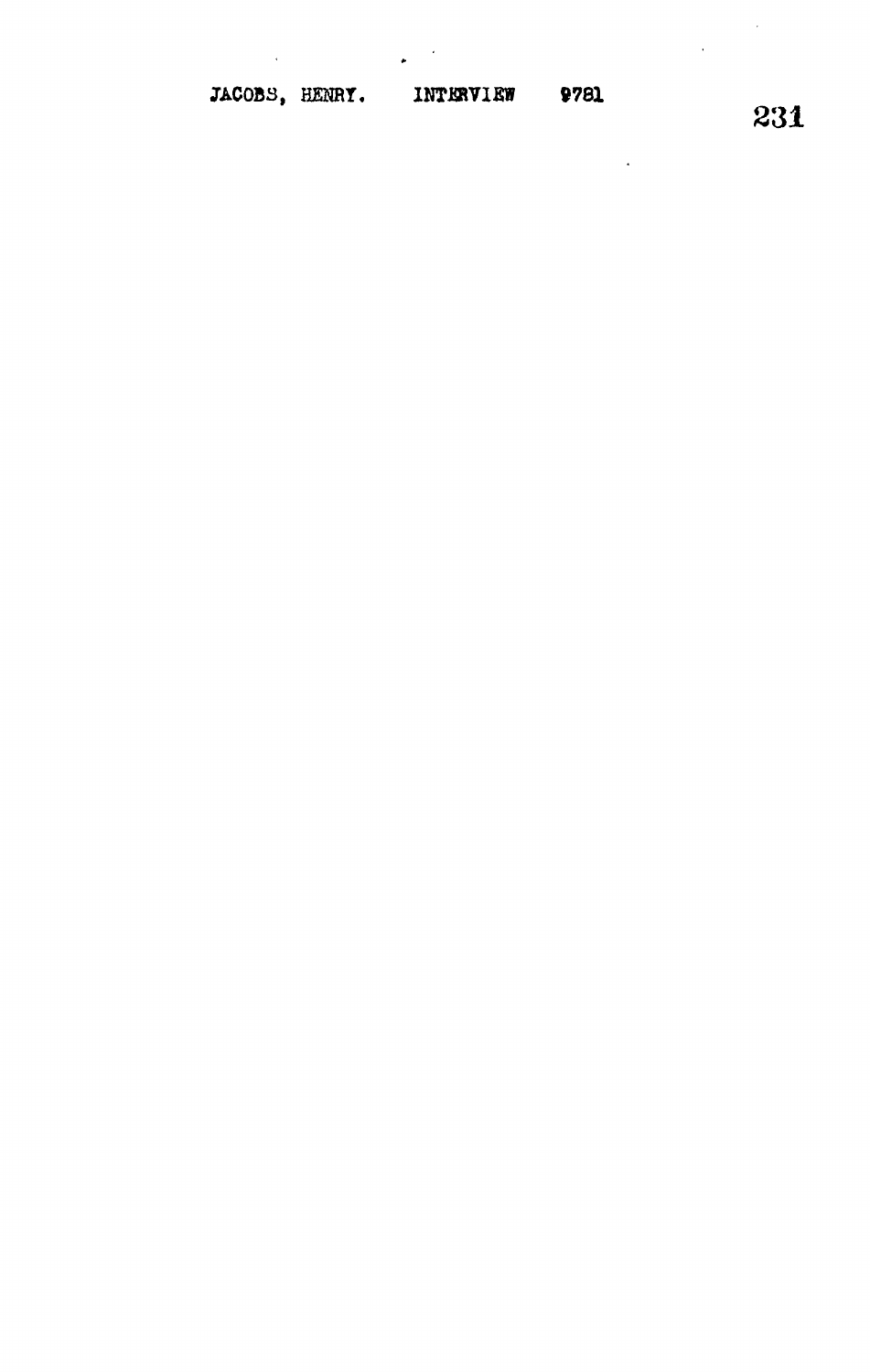|                                                                               | $-3 - 1$<br>BIOGRAP.Y I ORK<br>WORKS FROGRESS ALL INISTRATION<br>Indian-Fione or History Project for Oklahoma |  | Form $\Lambda_{-}(S-119)$ | 929   |
|-------------------------------------------------------------------------------|---------------------------------------------------------------------------------------------------------------|--|---------------------------|-------|
| JACOBS, HENRY.                                                                | INTERVIEW.                                                                                                    |  |                           | 9781. |
|                                                                               |                                                                                                               |  |                           |       |
|                                                                               |                                                                                                               |  |                           |       |
| 1. Nam. Renry Jacobs. Mannesota and the manner of the Mannesota Benry Jacobs. |                                                                                                               |  |                           |       |
| 9. Fóst Office Address __ Okarche, Oklahoma.                                  |                                                                                                               |  |                           |       |
|                                                                               |                                                                                                               |  |                           |       |
|                                                                               |                                                                                                               |  |                           |       |
| 5. Place of birth <b>Germany</b> .                                            |                                                                                                               |  |                           |       |
|                                                                               |                                                                                                               |  | $\bullet$                 |       |
| 6. Mame of Father Henry Jacobs, Sr. Place of birth Germany, 1826.             |                                                                                                               |  |                           |       |
| Other information about father __ Died in 1883.                               |                                                                                                               |  |                           |       |
| 7. Name of Mother Mrs. Henry Jacobs, Sr. Place of birth Germany.              |                                                                                                               |  |                           |       |
| Other information about mother <b>Died in Cermany.</b>                        |                                                                                                               |  |                           |       |
|                                                                               |                                                                                                               |  |                           |       |

Notes or complete narrative by the field worker dealing with the life and  $\sim$   $\sim$ story of the person interviewed. Refer to Manual for surrested subjects and questions. Continue on blank shorts if necessary and attach firmly to this form. Number of shoots attached  $\overline{\phantom{a}}$ 

 $\overline{ }$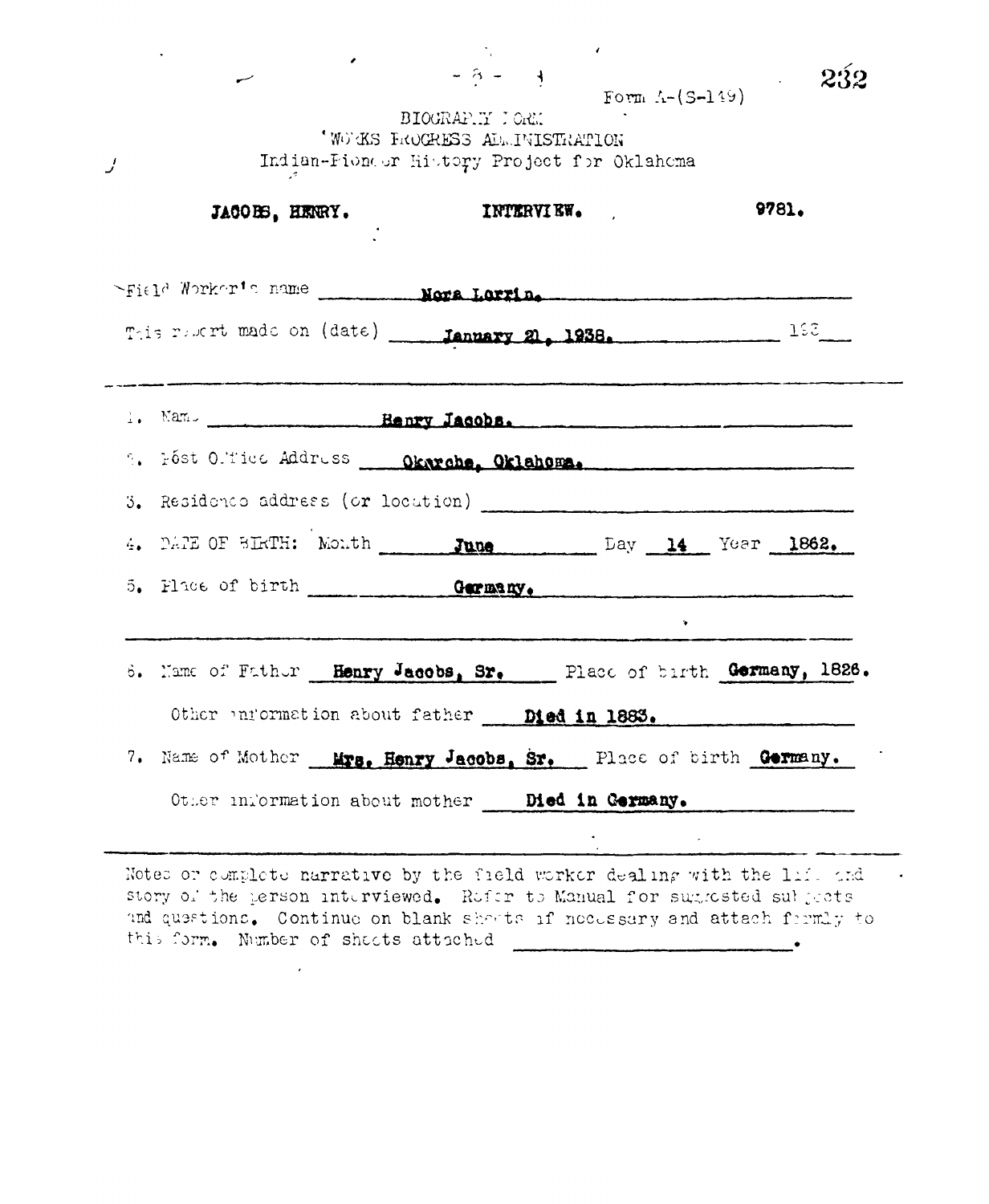**JACOBS, HENRY. ZHTEHVIEW.** 9781.

**Nora Lorrin. Investigator, Jan. 24, 1936.**

## **An Interview With Henry Jacobs. Gkarche, Oklahoma.**

**I was born in Germany, June 14, 1862, My father,** Henry Jacobs, Sr., was born in Germany in 1826 and died in 1883. I do not remember anythin about my mother, **except that sha was born in Germany and died there, when I was four years of aga» My father married again and I have** *tm* **half-aisters.**

I canne to the United States from Germany when I was **nineteen years old and arrived In Hew York harbor in 1881;** it took us just eleven days to cross. I left the old **eountry because I did not want to be a soldier, I came to** America hoping to find a home where there was less certainty **of being used as cannon fedder\* J" went from Hew York to Illinois, and found a Job on a farm, near Haahvllle, Illinois, working for a man by the name of Olmeyer, My father and family came over a year and a half later, and they also settled in Illinois.**

Later I want to Stanwood, Iowa, and worked on a farm near that place for about four years, then moved to the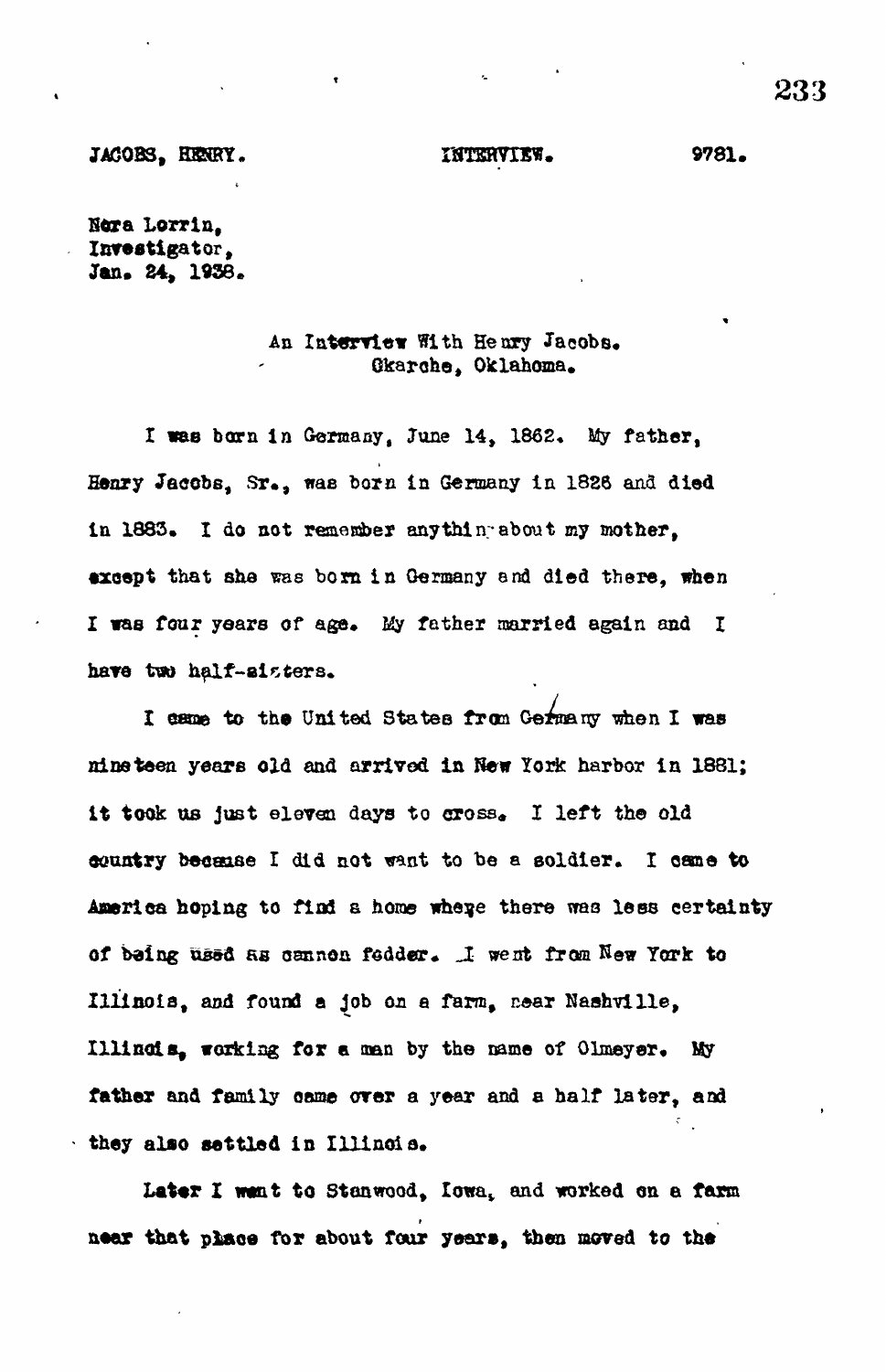JACOBS, HENRY. **INTERVIEK, 8781.** 9781.

-2-

**town of Bloomfleld, Nebraska, I liTed there far quite awhile and in the late \*8G's was married to Minnie Utter,**

**When we cams to Oklahoma, we had fire children,** all girls. Our two boys were born to us after coming to Oklahoma. We made the trip on the train and came on account of my wife's health. She had had an operation **and the doctor had advised a change of climate, and so we tried Oklahoma, Okarche was our destination, am n«** moved to a farm three miles southeast of that place. I **bought the place out-right. There was a little shanty** on it and a few acres broken out. I had been through this country one time before, this was when I was on a vacation into **Texas.** I had sjopped at Okarche and looked the place **f over and liked it very much, so I knew what I was coming to\*** *^* **built a fraoe house, 18 x** *20* **feet, \ator adding a** kitchen and an upstairs. It is one of the best improved farms in the country now. I raised cattle, hogs, chickens, wheat, and corn and a good garden. I also planted a nice peach orchard. These trees later died out, but while they **were bearing, I had so many peaches some years that I had** to feed them to my hogs.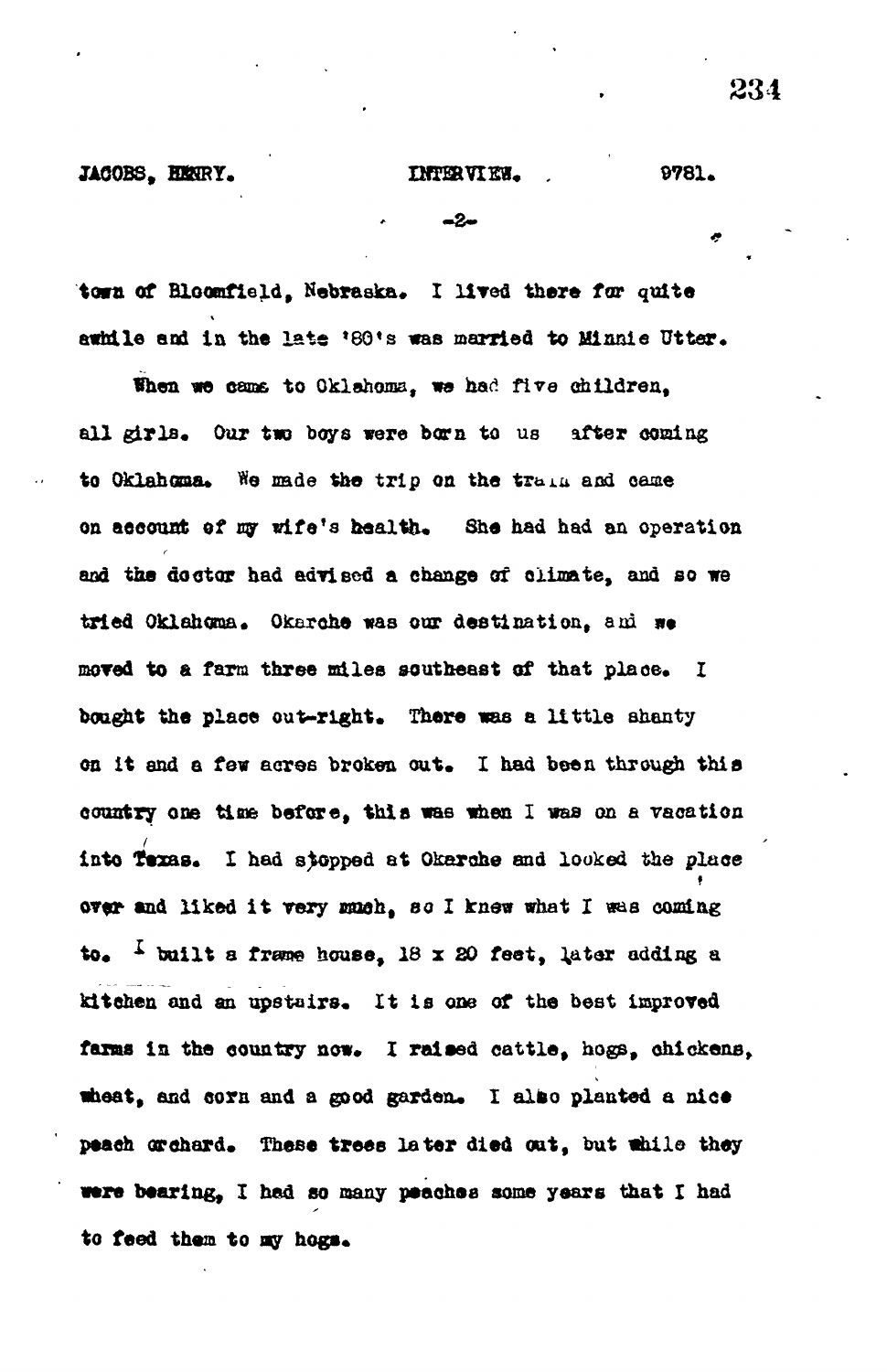JACOBS, HENRY. DET DESCRIPTIONS OF A LATER WITH THE RESERVE AND STRIPS OF A LATER OF A LATER OF A LATER OF A LA

**- 3 -**

*<sup>&</sup>gt;* **There war\* lots of jack rabbits, quail and prairi e** dogs. I had a few prairie doge on my place that moved in **from a prairi e dog town that was located on another fellow's** claim. I soon got rid of them, however, and there are none around here at the present time.

 $\mathbf{a}$ 

**I had no experiences with the Indians, other than to** see them around the country. My children got their education by coming to the Lutheran school here in Okarche. They also attended church in Okarche. I owned a wagon and also a buggy, with which to drive the children to school and any place that they wanted to go.

**We were prett y badly hailed out one year , but never** suffered any cyclones. I obtained my supplies in Okarche, and used both wood and coal for fuel. As there was a **creek on my claim with-some wood along the banks, I did not have far to go for fuel . I dug a well right away and** got good water. Our main foods were beans, bacon and potatoes, also milk, butter and eggs. We baked our own bread.

We had not been in Oklahoma many months, until there was an outbreak of the German measles and the whole neighbor-

 $\bullet$  235